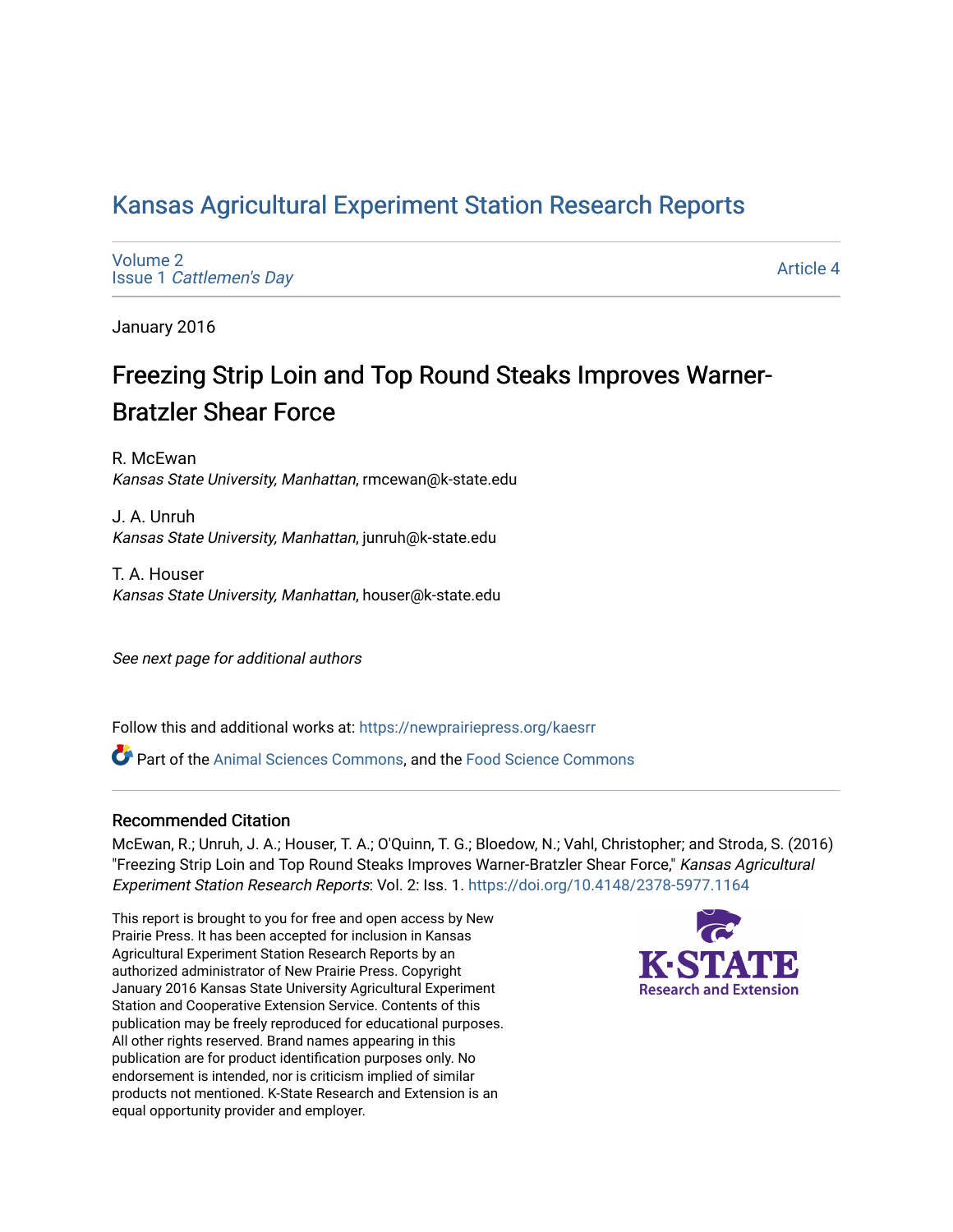# Freezing Strip Loin and Top Round Steaks Improves Warner-Bratzler Shear Force

### **Abstract**

Postmortem aging of steaks is a common practice used to improve tenderness of beef steaks. The impact of proteolysis and improvement in tenderness due to aging varies among muscles. When designing research protocols, samples for Warner-Bratzler shear force (WBSF) are often frozen for later analysis because of convenience and time limitations. Freezing stops postmortem aging and allows for storage until meat can be cooked for WBSF and/or sensory analysis. However freezing meat may cause damage to cell membranes resulting in lower Warner-Bratzler shear force (improved mechanical tenderness), lower water holding capacity, and greater moisture loss during cooking. Several researchers have indicated that freezing strip loin (Longissimus muscle) steaks may lower Warner-Bratzler shear force (improve tenderness) compared with those not previously frozen and sheared fresh. However, these results have been inconclusive for steaks from other muscles. Therefore, the objective of this study was to determine the effects of postmortem aging time and freezing on Warner-Bratzler shear force of six muscles from the beef hindquarter.

### Keywords

tenderness, freezing, aging

### Creative Commons License



This work is licensed under a [Creative Commons Attribution 4.0 License](https://creativecommons.org/licenses/by/4.0/).

### Authors

R. McEwan, J. A. Unruh, T. A. Houser, T. G. O'Quinn, N. Bloedow, Christopher Vahl, and S. Stroda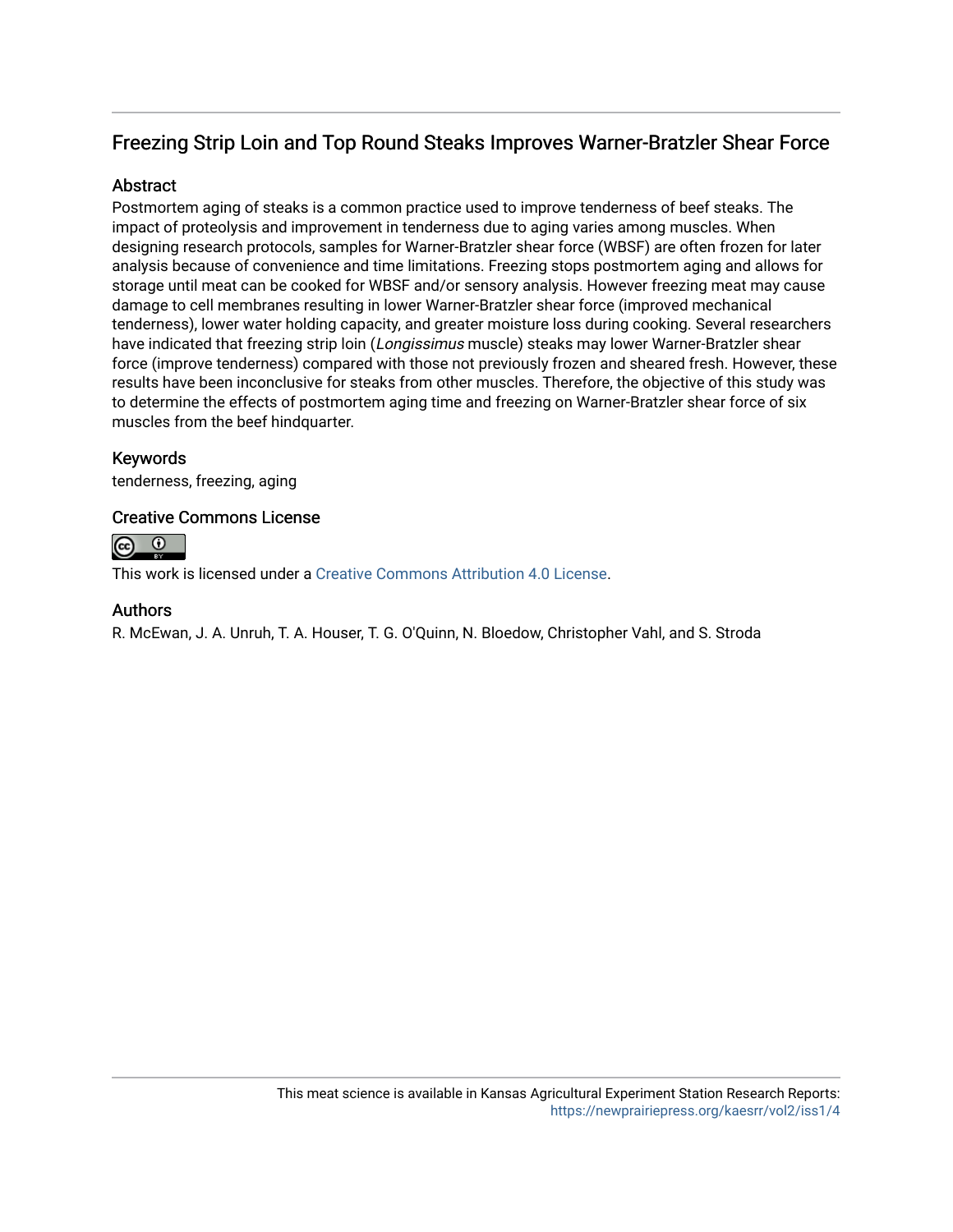

# CATTLEMEN'S Day 2016



# Freezing Strip Loin and Top Round Steaks Improves Warner-Bratzler Shear Force

*R. McEwan, J. Unruh, T. Houser, T. O'Quinn, N. Bloedow, C. Vahl, and S. Stroda*

# Introduction

Postmortem aging of steaks is a common practice used to improve tenderness of beef steaks. The impact of proteolysis and improvement in tenderness due to aging varies among muscles. When designing research protocols, samples for Warner-Bratzler shear force (WBSF) are often frozen for later analysis because of convenience and time limitations. Freezing stops postmortem aging and allows for storage until meat can be cooked for WBSF and/or sensory analysis. However freezing meat may cause damage to cell membranes resulting in lower Warner-Bratzler shear force (improved mechanical tenderness), lower water holding capacity, and greater moisture loss during cooking. Several researchers have indicated that freezing strip loin (*Longissimus* muscle) steaks may lower Warner-Bratzler shear force (improve tenderness) compared with those not previously frozen and sheared fresh. However, these results have been inconclusive for steaks from other muscles. Therefore, the objective of this study was to determine the effects of postmortem aging time and freezing on Warner-Bratzler shear force of six muscles from the beef hindquarter.

Key words: tenderness, freezing, aging

## Experimental Procedures

Choice strip loin (Institutional meat purchase Specifications # 180), tenderloin (Institutional Meat Purchase Specifications # 189A), top sirloin butt (Institutional Meat Purchase Specifications # 184), inside round (Institutional Meat Purchase Specifications # 168), eye of round (Institutional Meat Purchase Specifications # 171C), and round flat (Institutional Meat Purchase Specifications # 171B) subprimals (18 each) with a common slaughter date were purchased from a commercial processing facility. *Longissimus lumborum* (LL), *psoas major* (PM), *gluteus medius* (GM), *semimembranosus* (SM), *semitendinosus* (ST), and *biceps femoris* (BF) muscles from these respective subprimals were each fabricated into four 1-inch steaks, placed in vacuum bags, sealed, and assigned to treatments of status (fresh or frozen), and 7 or 21 days of aging. Fresh treatment steaks were cooked in a convection oven to 158°F after their designated aging time of 7 or 21 days. At the end of the designated aging time of 7 or 21 days, frozen treatment steaks were blast frozen at -40°F for one week before thawing for 12 hours in refrigerated (37  $\pm$  2°F) storage before cooking in a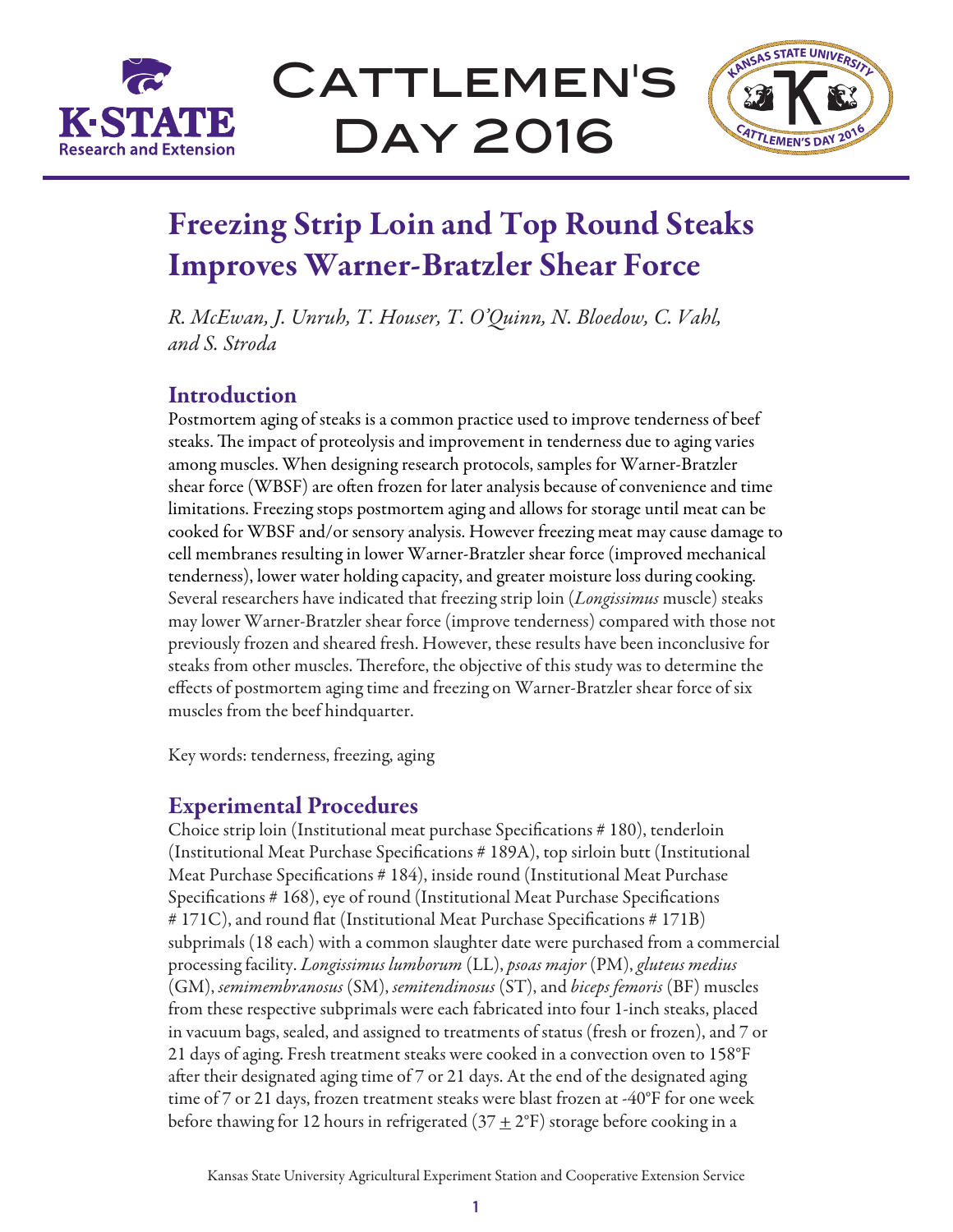### CATTLEMEN'S DAY 2016

convection oven to 158°F. Cooked steaks were stored overnight in refrigerated storage  $(32 \pm 2$ °F) before eight cores were taken per steak and cores were sheared using an Instron Universal Testing Machine fitted with a Warner-Bratzler shear force blade. Total moisture loss was calculated as a combination of moisture loss due to purge in the vacuum package and cooking.

### Results and Discussion

As expected, extended aging (21 vs 7 days) increased tenderness as shown by a lowered Warner-Bratzler shear force of steaks (*P*< 0.05; Figure 1), but increased (*P*<0.05) total moisture losses (Figure 2). Aging is known to improve tenderness through proteolysis and deterioration of the sarcomere structural proteins.

A muscle by status interaction (*P*=0.002) was observed for percentage total moisture loss (Figure 3). Fresh steaks from the BF, ST, GM, LL, and PM had (*P*<0.05) lower total moisture losses than those previously frozen. Moisture losses due to freezing can be attributed to disruption of cellular integrity and ability to hold water. For fresh steaks, LL steaks had (*P*<0.05) the lowest total moisture losses; PM steaks had (*P*<0.05) lower total moisture losses than GM, SM, ST, and BF steaks; and BF steaks had (*P*<0.05) the highest total moisture losses. For previously frozen steaks, LL steaks had (*P*<0.05) the lowest total moisture loss; PM steaks had (*P*<0.05) lower total moisture loss than SM, ST, GM, and BF steaks; and SM steaks had (*P*<0.05) lower total moisture loss than ST, GM, and BF steaks.

A muscle by status interaction (*P*=0.02) was detected for Warner-Bratzler shear force (Figure 4). Previously frozen LL and SM steaks had (*P*<0.05) lower Warner-Bratzler shear force than fresh LL and SM steaks, respectively. For fresh steaks, PM steaks had (*P*<0.05) the lowest WBSF; LL steaks had (*P*<0.05) lower Warner-Bratzler shear force than GM, ST, SM, and BF steaks; and GM steaks had (*P*<0.05) lower Warner-Bratzler shear force than ST, SM, and BF steaks. For previously frozen steaks, PM steaks had (*P*<0.05) the lowest Warner-Bratzler shear force; LL steaks had (*P*<0.05) lower Warner-Bratzler shear force than GM, SM, ST, and BF steaks; and GM and SM steaks had (*P*<0.05) lower Warner-Bratzler shear force than ST and BF steaks.

Previous research has been mixed as to the effects of freezing on Warner-Bratzler shear force. Most have reported shear force to decrease when LL steaks were previously frozen, with other muscles yielding very mixed results. Our study supports other research that freezing has a consistent impact of lowering the Warner-Bratzler shear force of the LL. In this study the SM also had a lower Warner-Bratzler shear force due to freezing. It is interesting to note that these two muscles were also two muscles with minimal moisture loss leading to the possible conclusion that both aging and freezing may disrupt the cellular structure, but if moisture loss can be controlled an improvement in Warner-Bratzler shear force can be obtained.

### **Implications**

When designing research protocols and reporting results, it should be recognized that freezing steaks may improve tenderness (lower Warner-Bratzler shear force) for the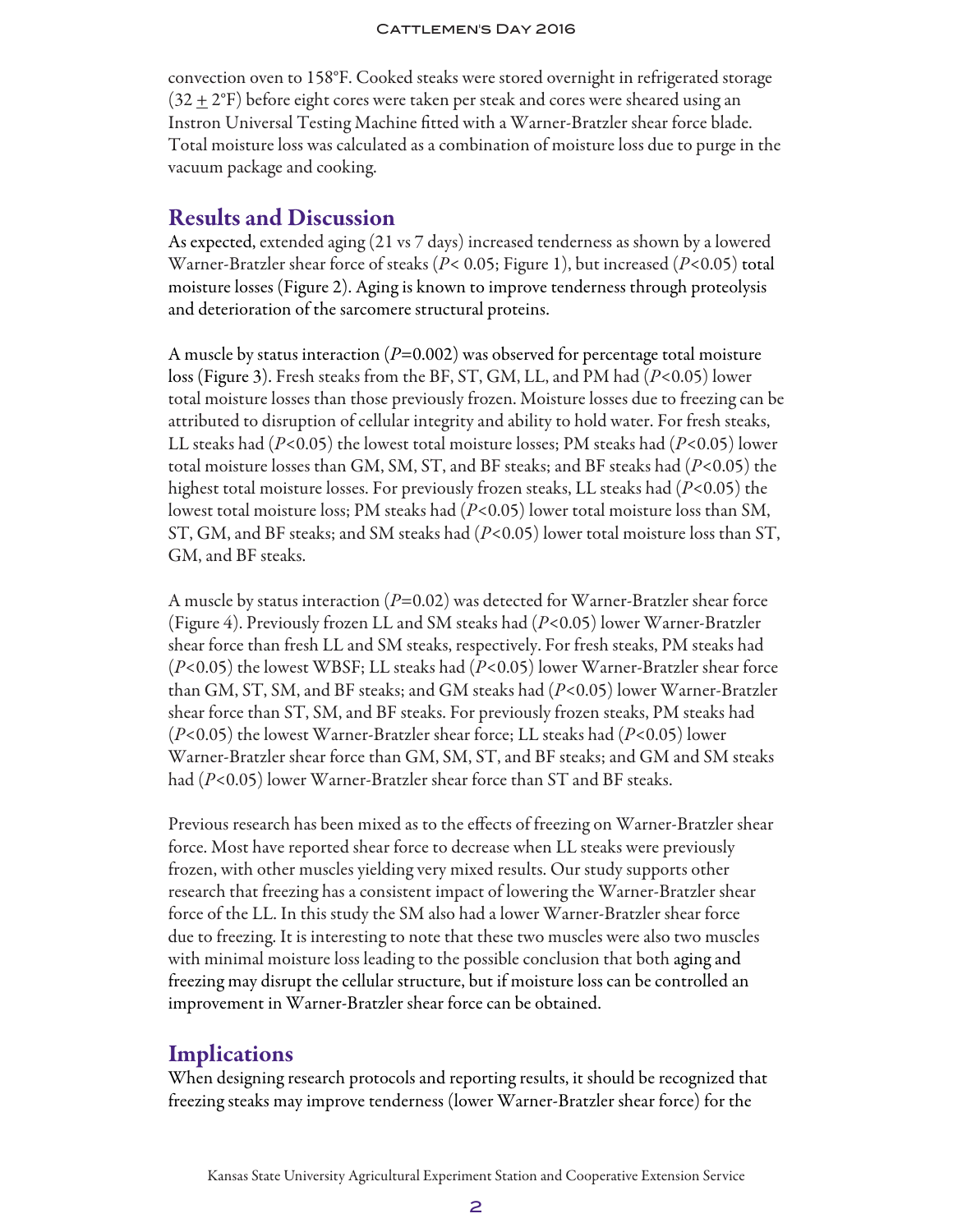strip loin (LL) and top round (SM) muscles, but has little impact on WBSF for the other hindquarter muscles.



Figure 1. Main effect of aging time for Warner-Bratzler shear force. (Standard error  $= 0.114$ )



Figure 2. Main effect of aging time for percentage of total moisture loss.  $(Standard error = 0.239)$